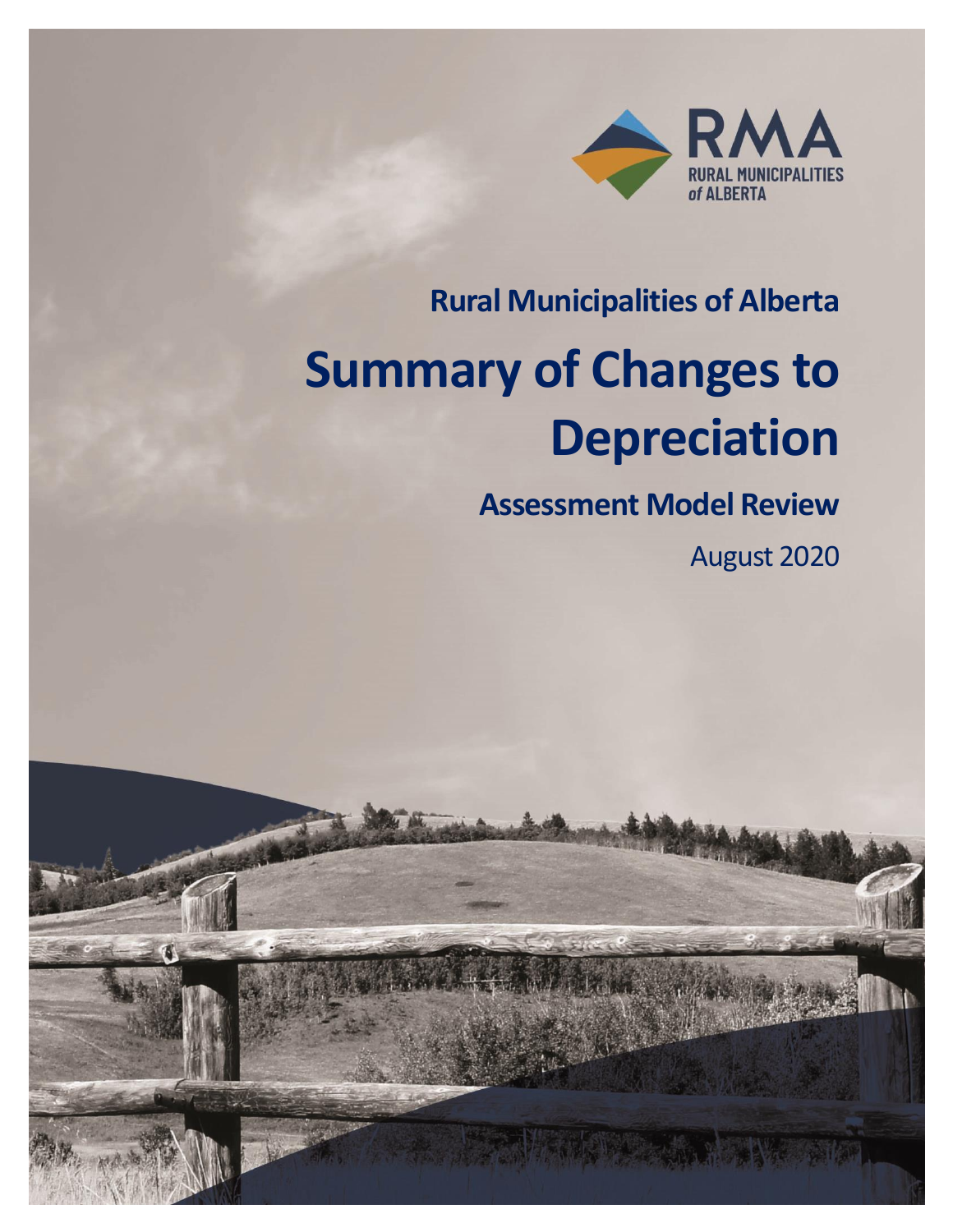To date, most of the information RMA has provided to members related to the assessment model review has focused on the impacts of the proposed changes on municipal revenue in the first year of implementation. This information is based on the estimates of changes in the value of (and corresponding changes in tax revenue from) non-residential properties prepared based on data provided by the Government of Alberta.

For most municipalities, these projections are daunting. Even more concerning is that the changes specific to asset depreciation will have even more significant impacts beyond the first year of implementation. During the review process, RMA requested the detailed models forming the basis of each scenario, as well as the assessment data sets used to calculate the first-year impacts in an attempt to better understand the long-term ramifications of the proposed changes. To this point, the province has declined to provide this data.

Historically, many of the assets impacted by the review have been valued using a proxy for original construction cost set in 2005 through the *Construction Cost Reporting Guide* (CCRG) multiplied by cost adjustment factors in a table based on year of construction. The values are then further lowered based on either a set depreciation factor or a schedule of depreciation based on age of the asset. <sup>1</sup> Without the detailed assessment data required to model these changes (particularly the age of specific assets), RMA can only make general comments on the long-term effects of the proposed changes.

In an effort to offset this lack of data and assist members in better understanding how they may be impacted in the long-term, this brief focuses on explaining what RMA views as one of the most concerning aspects of the proposed changes: artificially reducing the value of M&E and linear assets through accelerated depreciation.

Below is a summary of the Government of Alberta's proposed changes to depreciation for three components of the assessment model:

- Linear assessment of wells
- Linear assessment of pipelines
- Machinery & equipment on well sites. $2^2$

Note that the document reflects changes proposed in scenario D, but all scenarios have similar or in some cases identical depreciation approaches.

 $1$  Depreciation is calculated based on effective age of an asset, rather than its chronological age. Maintenance investment in the asset should increase or maintain an asset's effective life. Additional changes to assessment practices, including changes to reporting, or a reduction of in-person inspections could also have significant impacts on the depreciation of assets.

 $^2$  It should be noted that all charts and examples provided are based on the proposed changes under Scenario D provided by MA. This is the most extreme alternative, in terms of impact in Year 1, but it is also the option being most strongly supported by industry advocates. In fact, the Canadian Association of Petroleum Producers (CAPP) has endorsed Scenario D, stating publicly that "no other option is acceptable."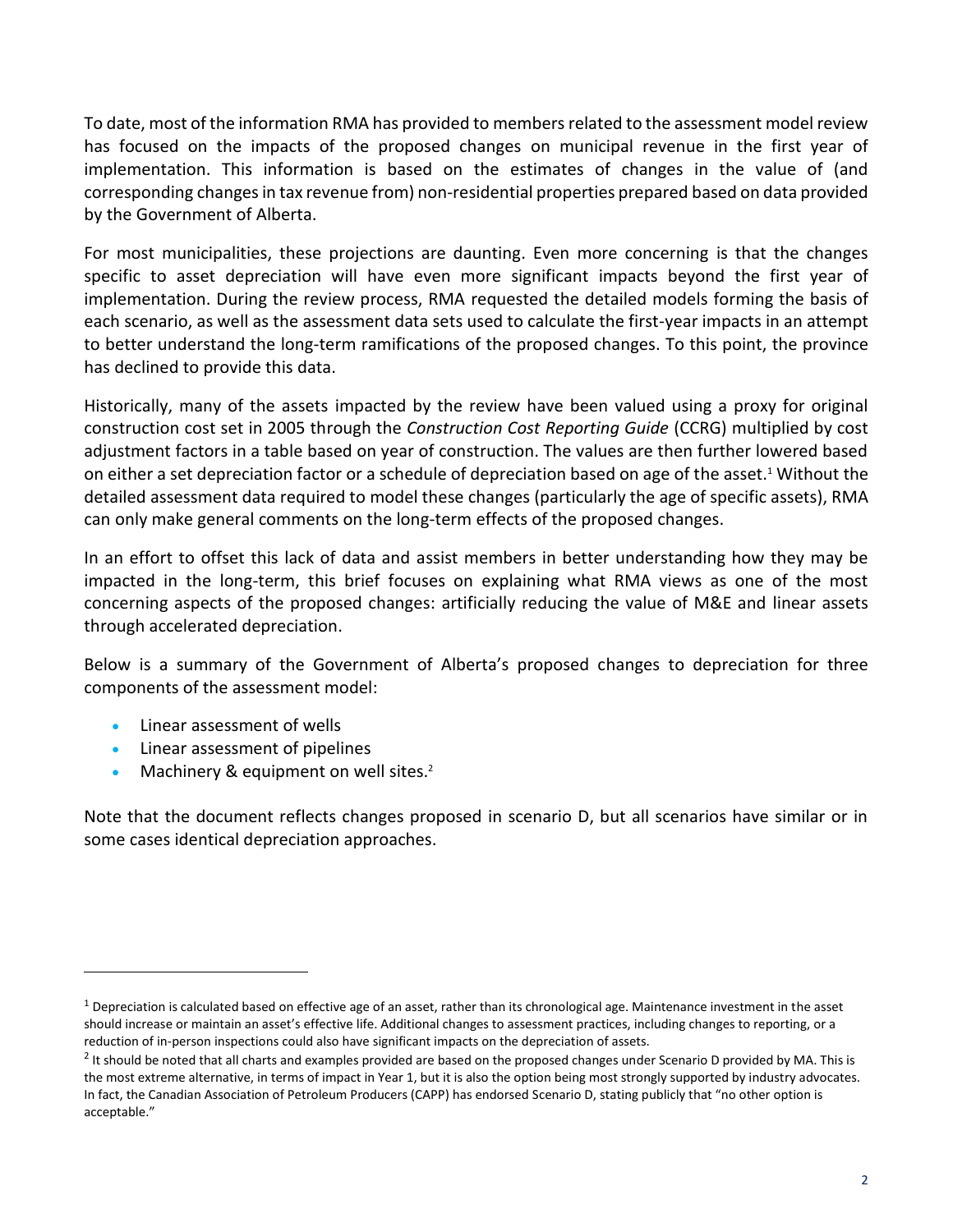## **Linear Assessment of Wells**

#### *Overview*

All of the proposed scenarios introduce a straight-line model for depreciation of wells to replace the existing statutory factor of 0.67. The result is that rather than assessing a well based on a worth that is 67% of its construction cost (further adjusted with other factors) and maintaining that level for its life, depreciation will now be treated using a much more aggressive approach, which eventually results in the well being assessed at a value of 10% of its construction cost in 16 years.



After a brief assessment increase in the first year, the impact of this change is staggering, as the well would lose 85.1% of its asset value (compared to the current model) in 16 years.

An even more dramatic approach is proposed if the well goes out of production. It would immediately shift to 10% of its construction cost regardless of asset age.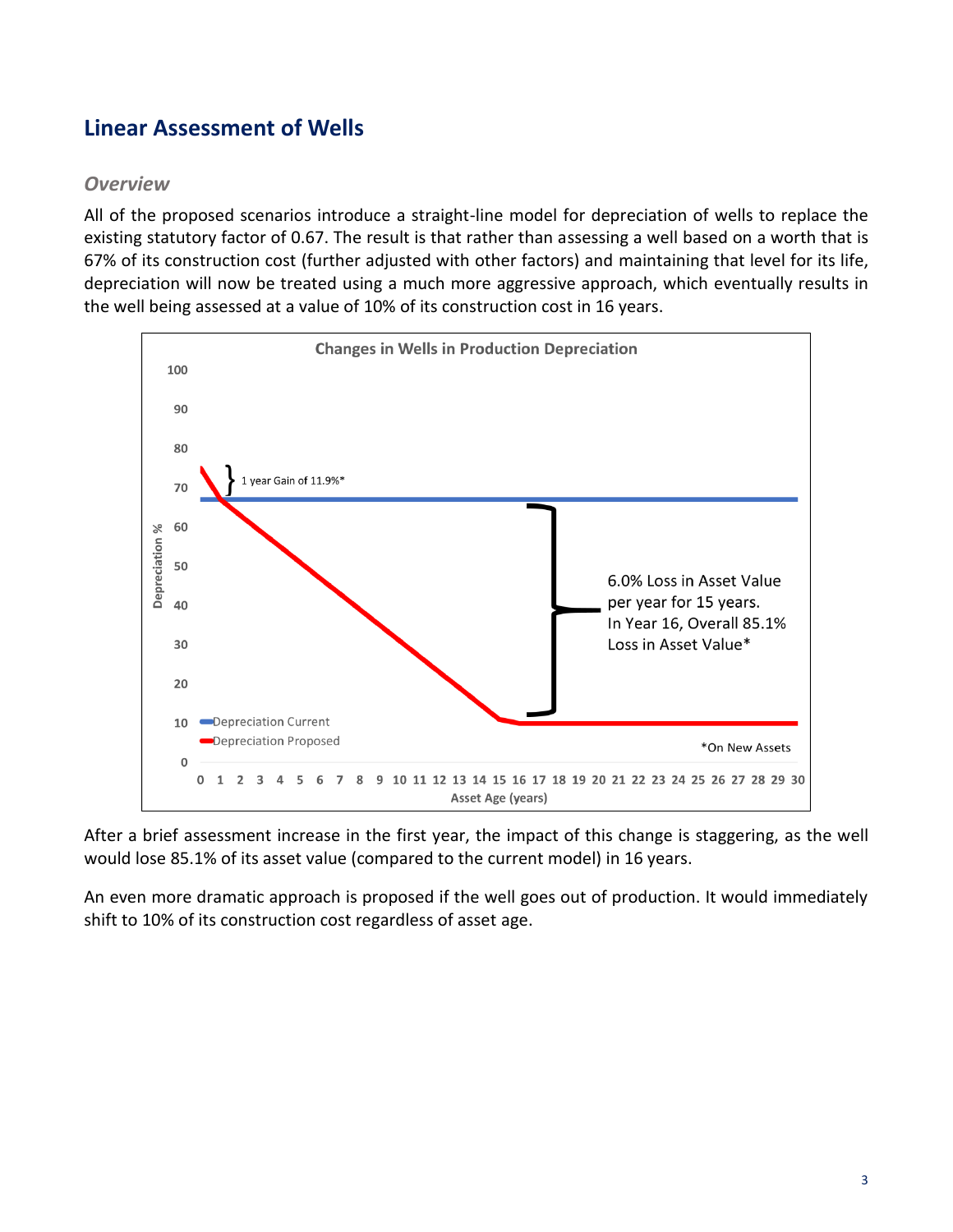

#### *Change Summary*

|                                                      | <b>Current Model</b>                                 | <b>Scenario D</b>                                                                                                                                                                      |
|------------------------------------------------------|------------------------------------------------------|----------------------------------------------------------------------------------------------------------------------------------------------------------------------------------------|
| <b>Depreciation</b>                                  | A set factor of<br>0.67 (67% asset<br>value applied) | Begins at 25% and ends at 90%, and dropping 8% between year zero and year one,<br>and by 4% per year thereafter until maximum depreciation (factor of 0.10) is reached<br>in 16 years. |
| <b>Additional</b><br><b>Depreciation</b>             | Production                                           | 0.10 for zero production. Maximum depreciation is 0.10.                                                                                                                                |
| Statutory Level<br>Adjustment<br>or<br><b>Factor</b> |                                                      | SAGD receives a 0.65 factor                                                                                                                                                            |

#### *Example*

A company has an operating five-year old well that after costing, assessment year modifier (AYM) and any special depreciation (ministerial prerogative) has a remaining value of \$30,000.

Under the current model, a standard 0.67 depreciation factor would be applied, allowing a municipality to apply their mill rate on \$20,100 of value. Under the new model, the straight-line depreciation would apply. This change would result in a factor of 0.51 for a five-year old well, making the value for taxation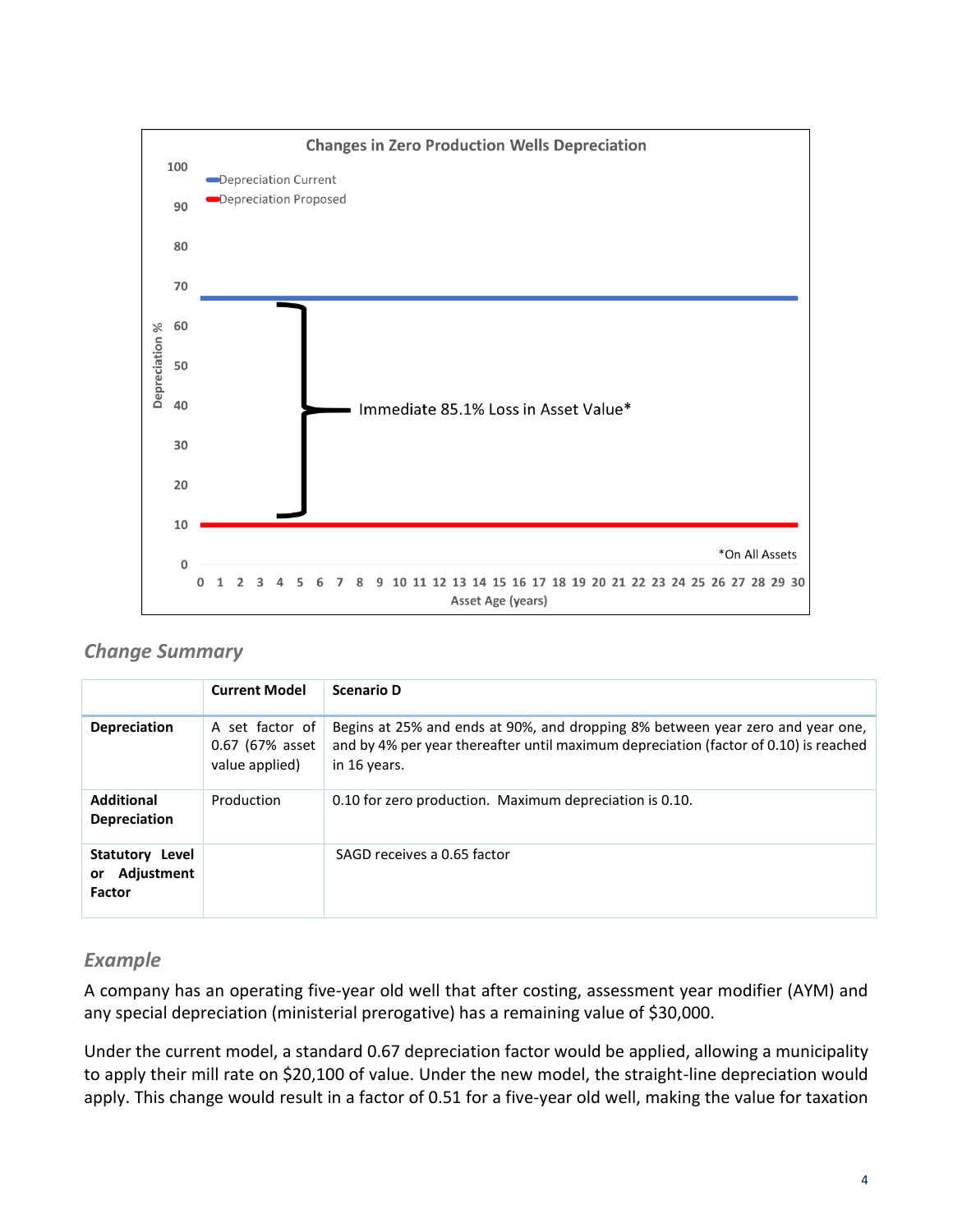purposes \$15,300; a significant but somewhat manageable drop in tax revenue of 23.5% (\$264 to \$201 in tax)<sup>3</sup> compared to a five-year old well under the current model.

However, if this new depreciation model is applied to a 16-year old well, the depreciation factor would be 0.10, reducing the taxable value to \$3000, resulting in a reduction in tax revenue of 85% (\$264 to \$39) compared to the current model.

<sup>&</sup>lt;sup>3</sup> Assumes a non-residential mill rate of 0.01311659 which is the average of RMA members.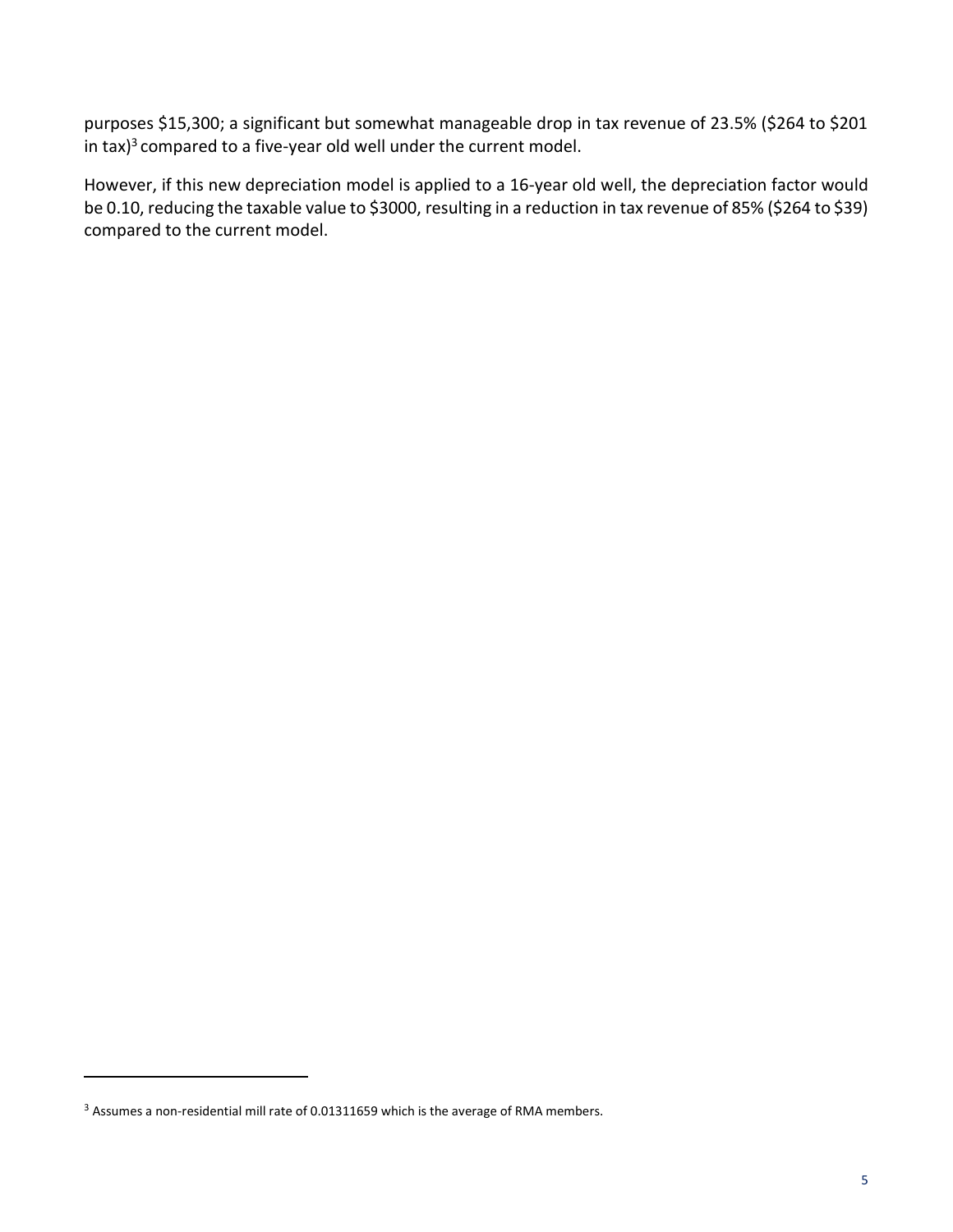## **Linear Assessment of Pipelines**

#### *Overview*

Depreciation of pipeline assets would be treated similarly to wells, moving from a set factor of 0.67 to a straight-line depreciation model. Again, this would result in a brief (three-year) assessment increase compared to the status quo followed by a sharp decrease in value (the extent dependent on whether it is larger or smaller than 10-inch pipe) resulting in the 85.1% loss compared to current at 16 or 26 years of life.



#### *Change Summary*

|                     | Current<br>Model                                        | <b>Scenario D</b>                                                                                                                                                                                                                                                                                                                                                                                                    |
|---------------------|---------------------------------------------------------|----------------------------------------------------------------------------------------------------------------------------------------------------------------------------------------------------------------------------------------------------------------------------------------------------------------------------------------------------------------------------------------------------------------------|
| <b>Depreciation</b> | A set factor<br>of 0.67 (67%<br>asset value<br>applied) | For all pipe sizes less than 10 inches, depreciation begins at 25% for the first four years and<br>ends at 90%, dropping 5% per year until maximum depreciation (factor of 0.10) is reached<br>in 16 years.<br>For sizes greater than 10 inches, depreciation begins at 25% for the first four years and<br>ends at 90%, dropping 3% per year until maximum depreciation (factor of 0.10) is reached<br>in 26 years. |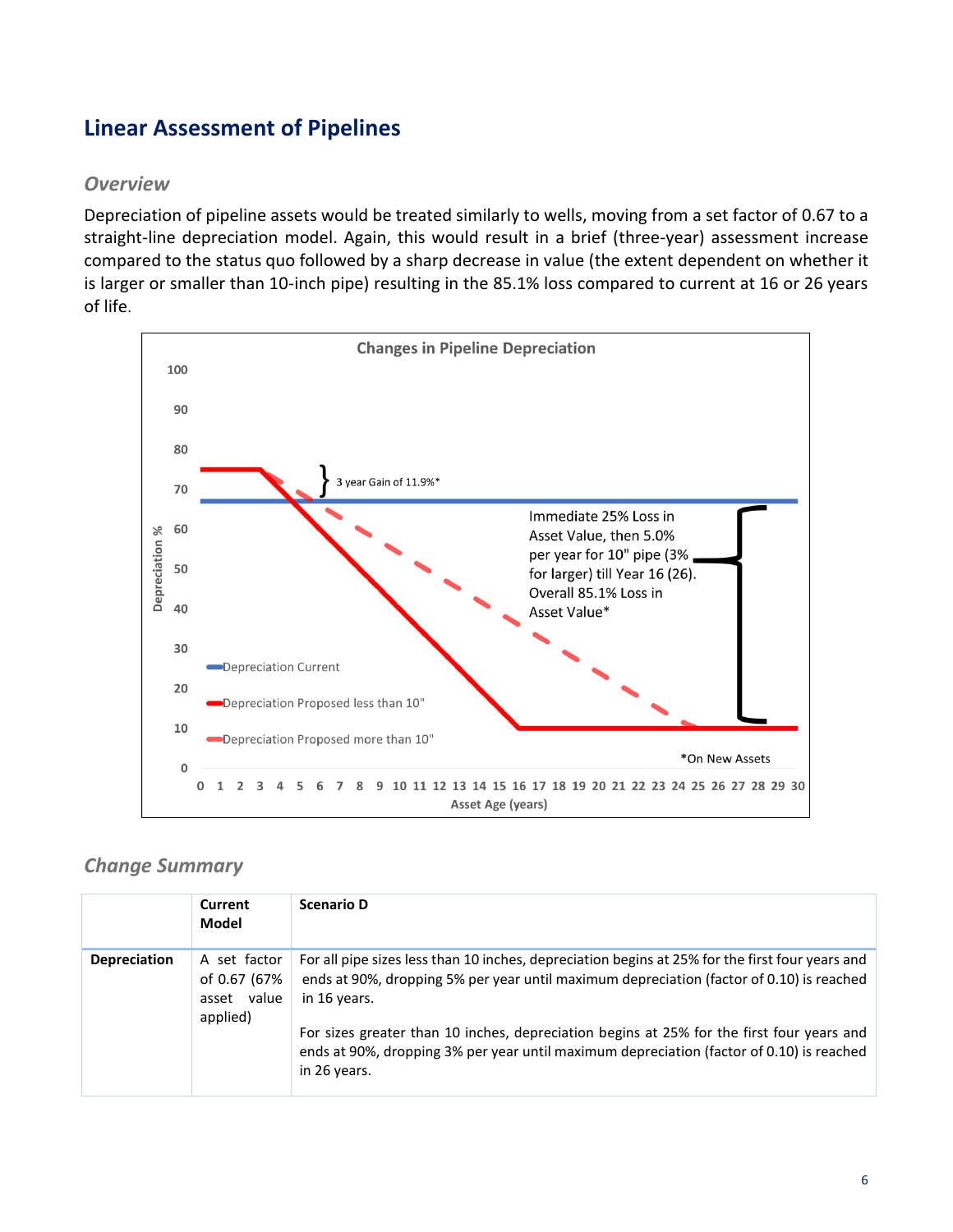| <b>Additional</b> | n/a | 0.95 for CFB Suffield. |
|-------------------|-----|------------------------|
| Depreciation      |     |                        |

#### *Example*

A company installs a new 8" pipeline that after costing, assessment year modifier (AYM) and any special depreciation (ministerial prerogative) had a remaining value of \$30,000.

Under the current model, a standard 0.67 depreciation factor would be applied to the pipeline, allowing a municipality to apply their mill rate on \$20,100 of value. Under the new model, straight-line depreciation would be applied and the initial (three-year) factor of 0.75 would provide a modest improvement in valuation allowing the municipality to tax a value of \$22,500, an increase in tax revenue of 12.5% (\$295 instead of \$264) for the first three years of the pipeline's life.

However, when the pipeline is 10 years old, the depreciation factor would be 0.40, reducing the taxable value to \$12,000, a drop in tax revenue of 40%. The corresponding calculation for a 16-year old pipeline would result in the use of 0.10 as a factor resulting in a taxable value of \$3000 and an 85% drop in tax revenue (\$264 to \$39) from the a 16-year old pipeline under the current model.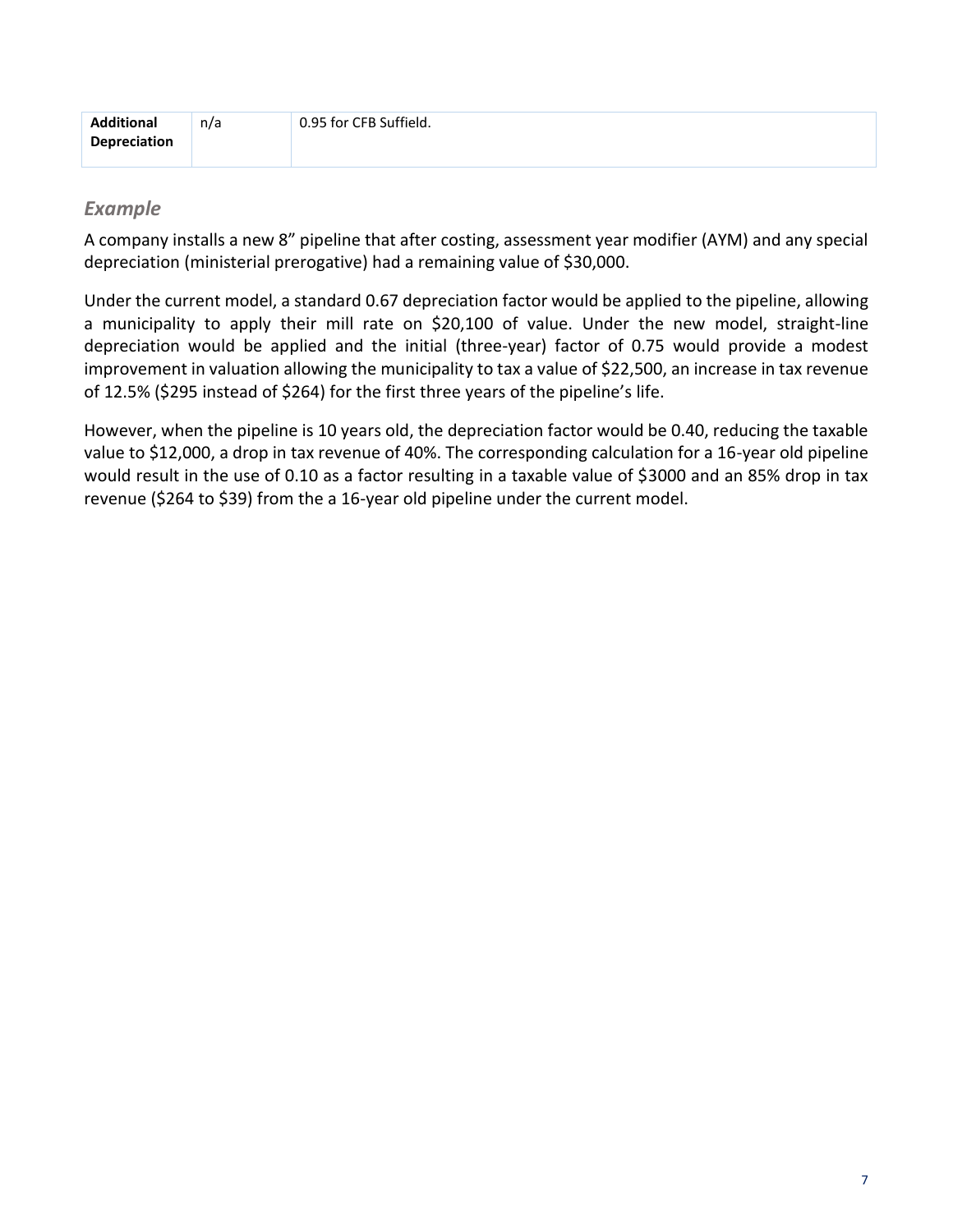## **Machinery & Equipment (M&E) on Well Sites**

#### *Overview*

M&E on well sites is currently assessed using a series of schedules based on the expected life of the asset from 10 years to 60 years. All tables provide an immediate 25% reduction in adjusted construction cost, then decrease over the estimated life of the asset (not actual production) until reaching 40% of adjusted value, where depreciation remains until the asset is decommissioned. The proposed changes would maintain 25% depreciation for the first four years of an asset's life but would then drop dramatically over the next 12 years before reaching a floor of 10% of adjusted cost regardless of productivity or value.



#### *Change Summary*

|                                             | <b>Current Model</b>                                                                                                                                             | <b>Proposed Scenario D</b>                                                                                                                                                                    |
|---------------------------------------------|------------------------------------------------------------------------------------------------------------------------------------------------------------------|-----------------------------------------------------------------------------------------------------------------------------------------------------------------------------------------------|
| <b>Depreciation</b>                         | Depreciation schedules are set<br>for assets based on their<br>expected life from 10 years to 60<br>years. All eventually have a<br>maximum depreciation of 40%. | Depreciation begins at 25% and ends at 90%,<br>holding 25% for the first four years, and<br>dropping 5% per year until<br>maximum<br>depreciation (factor of 0.10) is reached in 16<br>years. |
| <b>Additional Depreciation</b>              | n/a                                                                                                                                                              | Loss in value from site-specific causes.                                                                                                                                                      |
| <b>Statutory Level or Adjustment Factor</b> |                                                                                                                                                                  | Legislated 77%.                                                                                                                                                                               |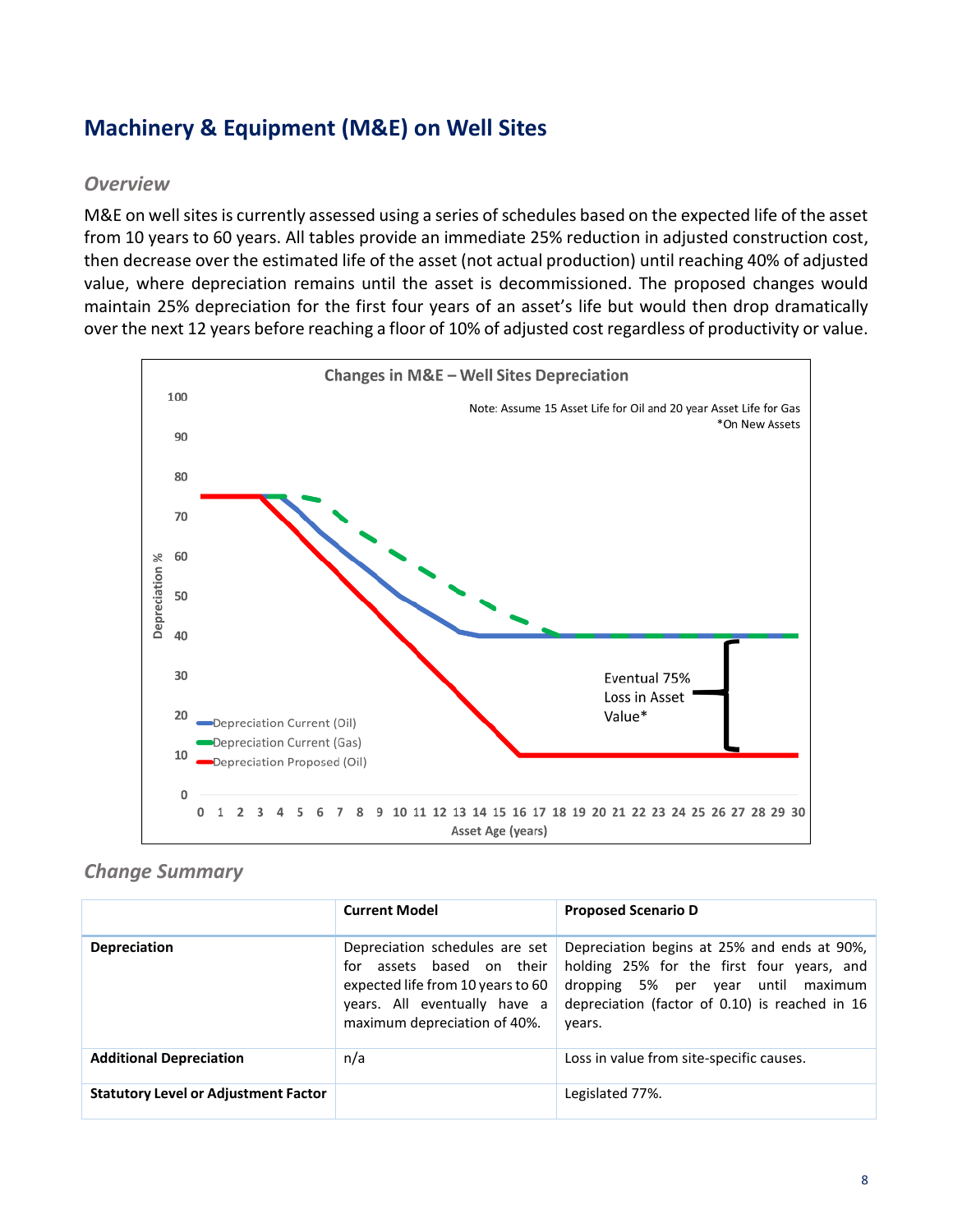For older assets, the changes may appear to result in a 30% drop in assessment value (from 40% to 10%). However, this actually would immediately remove 75% of the asset's assessed value (and associated tax revenue).